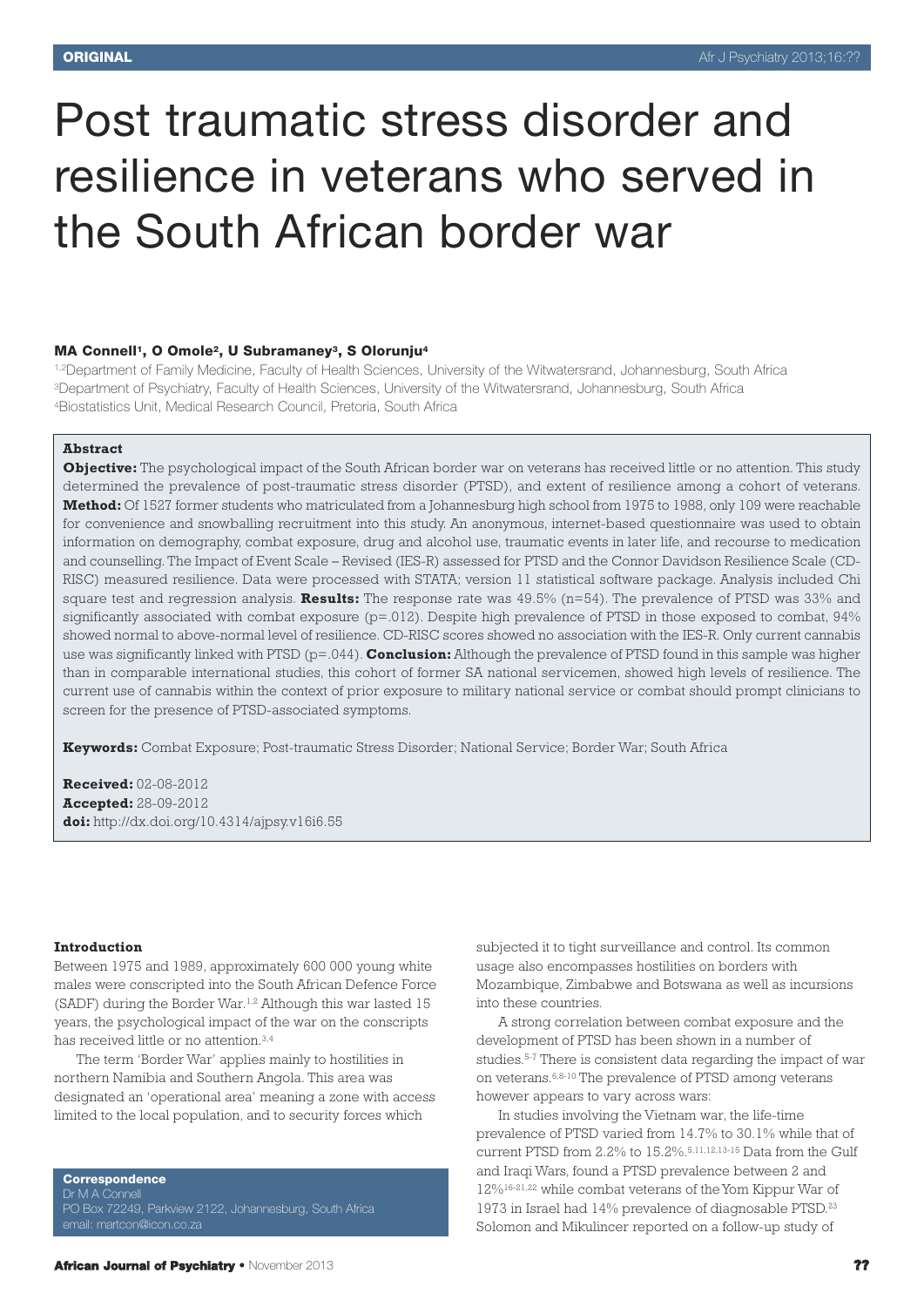veterans of the 1982 Lebanon War and found a higher prevalence rate for PTSD (65%) in a combat stress reaction group compared to controls (14.5%). <sup>24</sup> The trajectory of both groups in this study showed a trend for improvement over the first three years, with a relapse to the immediate post-war levels at 20 years.

A high PTSD prevalence rate of 56% was reported among the Lord's Resistance Army child recruits in Uganda. <sup>25</sup> Lower prevalence rates were however reported among Nigerian Army peace-keeping force veterans in Sierra Leone (22%) and South African National Defence Force peace-keeping force veterans in Rwanda (26%).<sup>26,27</sup>

The South African border war presents parallels with several of these wars. Many conscripts were exposed to combat, some witnessed or participated in atrocities, and many had contacts with casualties of the war. It is therefore likely that the South African Border war has left large numbers of ex-combatants with emotional and psychological wounds.

Academic studies on the experience of South African national servicemen have been limited mainly to contributions from the disciplines of psychology and sociology. 3,28-32 The scarcity of studies on this issue points to a significant national amnesia1 which may be due to the secrecy in which the war was conducted and that these veterans were part of the discredited (Apartheid) regime. 33

Given the paucity of literature and the lack of attention to the impact of this war, we assessed the prevalence of PTSD among a cohort of conscripts from Parktown High School, Johannesburg, their resilience and the relationships between PTSD, resilience and socio-demographic variables. It was hoped that the findings of this study will raise awareness of the pervasive medical and psychological problem of PTSD among former national servicemen, and contribute to naming the lasting psychological effects of war on combatants.

#### **Method**

#### *Design*

*This was a cross sectional and descriptive study.*

# *Study population, sampling methods and sample*

The study population was the 1527 students who matriculated from a boys only high school in Johannesburg between 1975 and 1989. The names of these matriculants were obtained from school yearbooks. Convenience and snowball sampling methods were used to obtain a study sample. Matriculants were traced from the class reunion lists and also from searches in telephone directories and on the internet. Those who responded to the invitation were asked to provide the contact details of other eligible matriculants known to them. The current addresses of 109 matriculants were found and these were invited to participate in the study by filling out a web-based questionnaire.

## *Measurement instruments/data collection*

The questionnaire was compiled for the purpose of this study. The first section contained an introduction and an invitation to participate. The second section sought specific demographic data including home language, marital status, number of children, religious affiliation, occupation, level of education, age at intake into the army, date of intake into the army, postings and army rank during national service. Questionnaire items used to construct an index of combat exposure were: service units, military postings, rank, exposure to combat, exposure to fire fights, operational incursions into Angola and acts of war against civilians. This data was used by the researcher to arrive at a composite unit of exposure to combat: group 1 (Special Forces plus minor field), group 2 (infantry, artillery and armour) and group 3 (non-field). This approximated well with the ranking of middle, high and low exposure to combat, used by Fett et al. <sup>10</sup> The third section comprised the Impact of Event Scale – Revised (IES-R) developed by Horowitz, Wilner and Alvarez and revised by Weiss and Marmar which was used as to determine PTSD.34 This selfreport scale has been tested and used in other studies. 35-37 Respondents were asked: 'Indicate how distressing each difficulty has been for you with respect to your National Service. How much were you distressed or bothered by these difficulties?' The fourth section was the Connor Davidson Resilience Scale (CD-RISC) which is a measure of stress coping ability developed and validated to measure resilience. <sup>38</sup> It was selected for this study as it is short and designed for use with PTSD. The survey questionnaire ended with a link to a check-out section (in effect a separate second questionnaire) seeking a return email address, for those respondents who wished to receive feedback on the results.

## *Data Collection*

An anonymous web-based questionnaire was set up on the Wits University Health Sciences faculty web-site using free web-based software called LimeSurvey accessible on: http://docs.limesurvey.org/tiki-

index.php?page=Question+types. Invitations to participate containing a link to the questionnaire were sent via email and via the postal services to respondents.

#### *Data analysis*

The raw data were exported to a Microsoft Excel file format, where string data (strings of words) were converted to numerical data. This data was encoded and converted into the STATA version 11 statistical analysis package. Analysis included descriptive statistics of sociodemographic variables such as age at intake into the army, marital status, educational level and religious affiliation. In addition, the score on the IES-R scale was compiled as a measure for assessing the presence of PTSD.

Since the literature on the CD-RISC gives no cut-off values for PTSD the researcher allocated cut-off scores according to the logic in Table I. A resilience score designated 'Low' was set at 51 or less, since this represents the mean for the two lowest-ranking 'PTSD' groups in the study, and is also very close to two standard deviations (95% confidence level) below the mean for the category 'general population' (a score of 48). The other categories were 'Impaired' at a score of 52 – 61 and 'general population' at a score of 62 or more. The score of 62 is one standard deviation below the mean for the 'general population' group.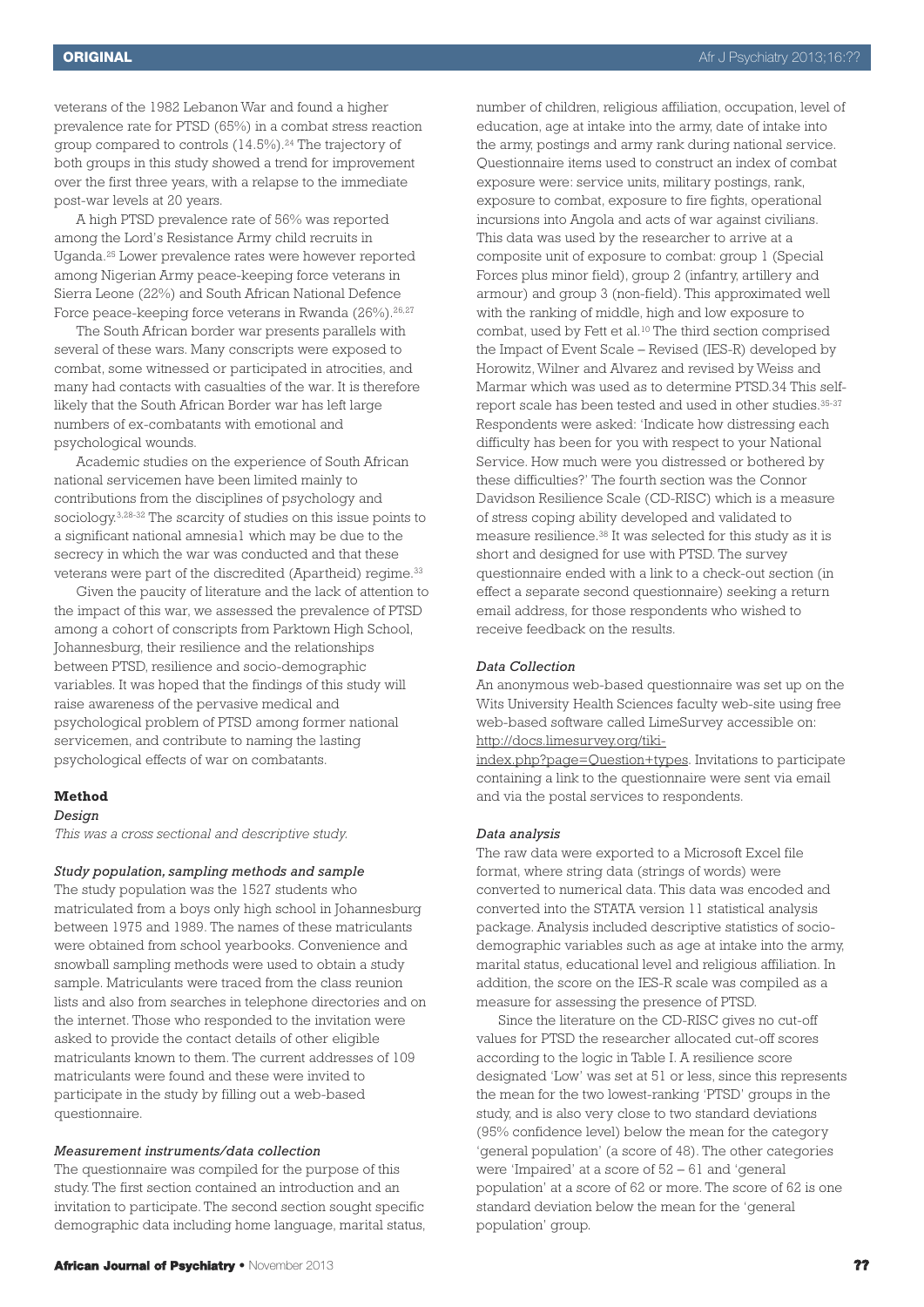| <b>ORIGINAL</b> | Afr J Psychiatry 2013;16:?? |
|-----------------|-----------------------------|
|-----------------|-----------------------------|

| Table I: Connor-Davidson Resilience Scale scores by study<br>group <sup>38,(p79)</sup> |           |     |             |  |  |  |
|----------------------------------------------------------------------------------------|-----------|-----|-------------|--|--|--|
| Study Group                                                                            | Group No. | N   | Mean (sd)   |  |  |  |
| <b>General Population</b>                                                              |           | 577 | 80.4 (12.8) |  |  |  |
| Primary Care                                                                           | 2         | 139 | 71.8 (18.4) |  |  |  |
| Psychiatric outpatients                                                                | 3         | 43  | 68.0 (15.3) |  |  |  |
| <b>GAD</b> patients                                                                    |           | 24  | 62.4 (10.7) |  |  |  |
| PTSD patients                                                                          | 5         | 22  | 47.8 (19.5) |  |  |  |
| PTSD patients                                                                          | 6         | 22  | 52.8(20.4)  |  |  |  |
| $GAD =$ generalized anxiety disorder; PTSD = posttraumatic stress disorder             |           |     |             |  |  |  |

The associations between these categories of PTSD and resilience (respectively) and the demographic variables (Level of Combat Exposure, Educational Level, Marital Status, Post-National Service Traumatic Experiences and Drug Use) were analysed using the non-parametric chisquare test. Regression models were used to examine variables which were significantly associated with PTSD and resilience. <sup>39</sup> Statistical significance was set at p < .05.

## *Ethics*

The study was approved by the Human Research Ethics Committee of the Faculty of Health Sciences, University of the Witwatersrand.

## **Results**

Of the 109 matriculants that were traceable from the master list, 90 responded and filled the web-based questionnaire. Thirty six questionnaires were excluded, either because of incomplete responses or the respondents did not do national military service. The final sample consisted of 54 respondents.

The spread of respondents by year of intake is mostly even across the years of intake, although the average respondents per year from 1985 onwards declined by almost half - Figure 1. The mean age of this cohort at conscription was 19.3 years (range: 16 – 28 years), with 67% in the age range 16 to 19 years. Most respondents (94%) were English speaking with 77% reporting having had tertiary education.



Most respondents (93%) were in a relationship with only 19% (n=10) being divorced at any time. All the respondents had fathered children with the majority (75%) having three or more. Most respondents (89%) reported religious affiliations, with the largest religious group being Anglican.

Two of the respondents (4%) reported they had medical or psychological interventions during or immediately after their national service. Fourteen respondents (26%) had counselling at some point after their national service. In this study, 12% of respondents reported alcohol abuse or dependence, and of these 6% were consuming alcohol at a toxic level. Respondents were asked to provide a daily quantity of alcohol consumed. The amounts were captured and tabulated to produce the number of units consumed per day. Units were taken as one unit equivalent to 340ml beer, one glass of wine, or one tot of hard liquor. A figure of greater than or equal to four units per day was used to define alcohol abuse or dependence. <sup>40</sup> A figure of 7 units or more was taken to place the respondent at risk for liver toxicity. 41

The IES-R scores categorized 33% (n=18) of respondents in the PTSD range while the CD-RISC scores found that 94% (n=51) showed normal to above normal levels of resilience.

Current cannabis use was significantly associated with PTSD  $(p=.044)$ .

Respondents in combat units (Infantry, Artillery and Armoured units) were significantly more likely to have PTSD compared to those in non-combatants units (non-field, special forces, minor field) (p=.012) – Table II. Second, a logistic regression analysis was performed to compare the odds ratios for the association between group status [Group 1 (special forces and minor field), Group 2 (infantry, artillery and armour) and Group 3 (nonfield) as the base variable] and PTSD. This comparison gives a sense of the observed dose-response relationship between group (as a proxy measure of combat exposure) and PTSD status (on IES-R scores). The regression shows that those in Infantry, Artillery and Armour had 8 times greater odds of being positive for PTSD compared to those in the Non Field group

| Table II: Association between PTSD and Combat Exposure                                                                      |                                            |                                                        |                          |             |  |
|-----------------------------------------------------------------------------------------------------------------------------|--------------------------------------------|--------------------------------------------------------|--------------------------|-------------|--|
|                                                                                                                             | Group 1<br>Special Forces<br>& Minor Field | Group 2<br>Infantry, Artillery   Non-Field<br>& Armour | Group 3                  | Total       |  |
| Normal<br>% by column                                                                                                       | 10<br>90.91                                | 17<br>51.52                                            | 9<br>90.00               | 36<br>66.67 |  |
| <b>PTSD</b><br>% by column                                                                                                  | 9.09                                       | 16<br>48.48                                            | 10.00                    | 18<br>33.33 |  |
| Total<br>% by column                                                                                                        | 11<br>20.37                                | 33<br>61.11                                            | 10 <sup>2</sup><br>18.52 | 54<br>100   |  |
| Pearson chi <sup>2</sup> = 8.7682 p = .012<br>Liklihood ratio chi <sup>2</sup> = 9.8225 p = .007<br>Fisher's exact = $.015$ |                                            |                                                        |                          |             |  |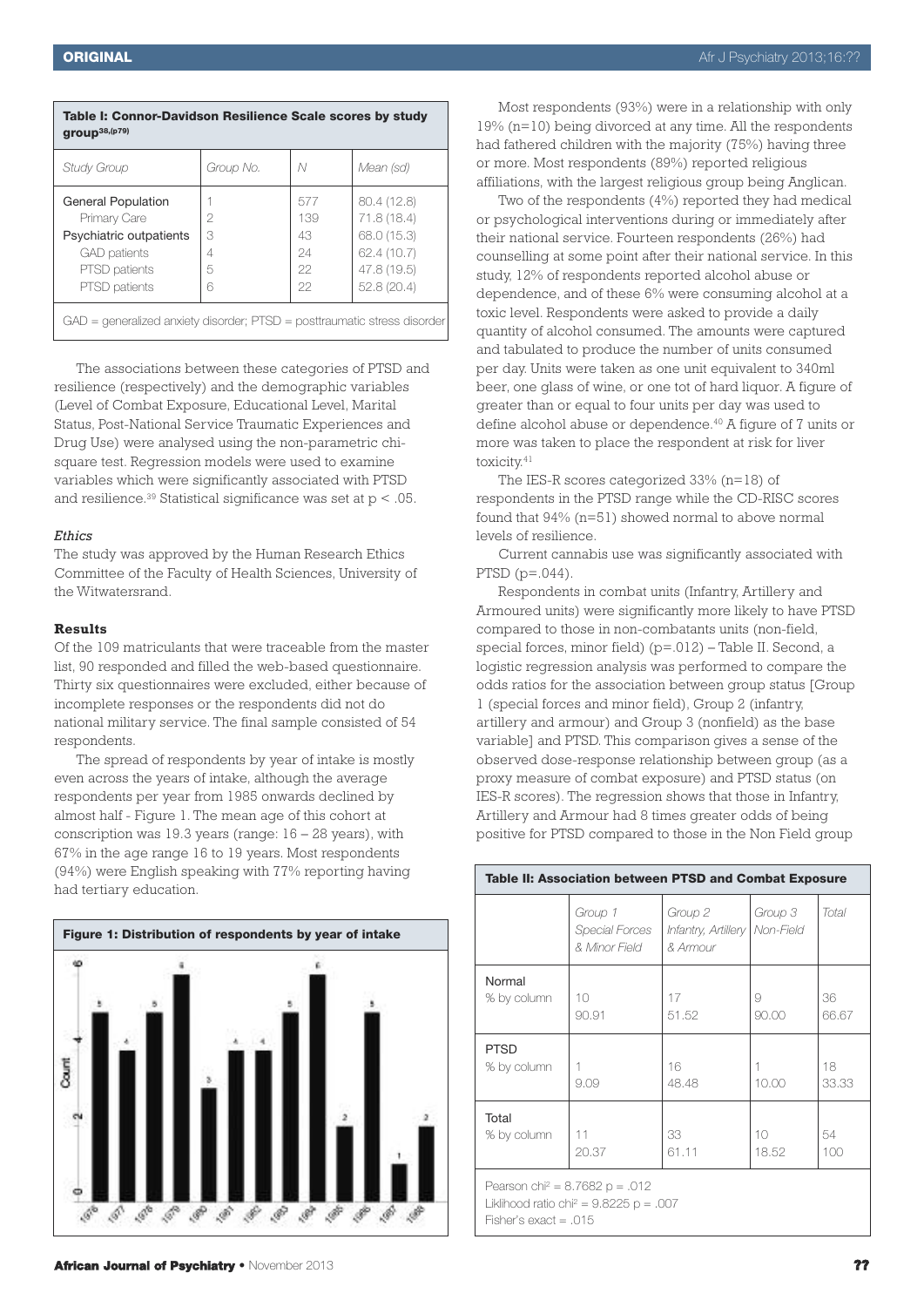| Table III: Logistic regression of PTSD and Combat Exposure                                                                                                    |                 |                     |              |              |                                            |  |  |
|---------------------------------------------------------------------------------------------------------------------------------------------------------------|-----------------|---------------------|--------------|--------------|--------------------------------------------|--|--|
| PTSD Status on the Impact<br>of Event Scale (IES-R)                                                                                                           | Odds Ratio      | Std Frror           | Z            | p value      | 95% CI                                     |  |  |
| Infantry, Artillery & Armour<br>SpecForces/MinField                                                                                                           | 8.470588<br>0.9 | 9.40363<br>1.338282 | 1.92<br>0.07 | .054<br>.944 | .961505 to 74.62349<br>.0488115 to 16.5944 |  |  |
| Number of observations $= 54$<br>LR (chi <sup>2</sup> ) <sup>2</sup> = 9.82<br>$Prob > chi^2 = .0074$<br>Log likelihood = $-29.46053$<br>Pseudo $R^2 = .1429$ |                 |                     |              |              |                                            |  |  |

(odds ratio=8.5;  $p = .054$ ); while those in the Special forces & Minor Field group had roughly the same  $(0.9, p =$ .944) odds, and the difference from the base group was not statistically significant (Table III). The odds ratios should be interpreted with caution in view of the small sample size and large confidence intervals.

#### **Discussion**

This study found a high level of PTSD (33%) among former national servicemen and marks the first attempt to evaluate the psychological impact of the border wars on veterans. This prevalence rate is similar to the figure of 30.1% found in the National Vietnam Veterans Readjustment Study (NVVRS)<sup>5</sup> but much less than the 56% reported for child soldiers in the LRA in Uganda. 25 Nonetheless, this study reports a substantially higher prevalence than levels reported in other international literature. 18,20,21,22,17,15,26,4 In accordance with previous studies, this finding confirms that combat exposure creates a lasting negative psychological impact on veterans. This constitutes a hidden cost of military conflict.

When comparing this prevalence rate to international studies it is important to consider the psychometric instrument used. The different PTSD instruments and scoring systems used in the above studies may explain variation in prevalence rates. Instruments which do not conform closely to the DSM III and IV 17-item criteria for PTSD could be expected to under-report the prevalence of PTSD. 11,16,18,20,21 Studies utilising the PTSD checklist (PCL-C) with a 17-item scoring system for documenting the existence of PTSD show higher PTSD prevalence figures, which range from 10 to 20%: the Lebanon War (11-27%), the Gulf War (12.1%), Afghanistan and Iraq (11.2 to 19.9%), with outliers Nigeria (22%) and Uganda (56%). 22,24,17,26,25 The IES-R is scored similarly to the PCL-C and has yielded a comparable score in this study. Both the IES-R and the PCL-C have a factor structure which closely approximates the DSM IV diagnostic criteria.

Low motivation to serve and weak ideological commitment to the goals of conflict have been strongly associated with PTSD<sup>42,43</sup> and may account for the high prevalence reported in this study. This cohort possibly had a reduced motivation for combat since participating in the border wars not a personal ideological choice but a legislative requirement.

A further explanation for the high prevalence rate of PTSD in this study is that respondents are now in their

midlife developmental stage. A 20-year longitudinal study of Lebanon War veterans noted an increase in posttraumatic symptoms twenty years after the war which was related to aging and mid-life changes:

*'Midlife generally entails some reduction in activity and a shift from planning to reminisce and from occupation with current events to the review and rethinking of one's life. In the course of this transition, the altered perspective may force the forgotten or suppressed traumatic memories up to the foreground again'. 24,(p.664)*

An Eriksonian perspective has been suggested i.e. the majority of these respondents were exposed to traumatic events as young men, at the stage of identity development. At each developmental level the traumatic experience needs to be 'reworked' as the cues of the next level of development become prominent. <sup>44</sup> This viewpoint is supported by the stream of memoir-type literature written by former national servicemen<sup>45</sup> and might suggest that support to veterans should be life-long as they rework the psychological impact of wars through life.

The high proportion of respondents with children and in stable family relationships would imply that this sample sustained a high level of intimacy, a trait that could explain the high level of resilience found among them. Similar results were found in other studies<sup>5,46</sup> and assisting veterans to achieve stable family relationships could ensure a high level of resilience.

Previous studies have linked low education attainment with vulnerability to PTSD.<sup>6,46</sup> Despite the high PTSD prevalence in the current study, a high proportion of respondents had attained tertiary education, which could reflect respondents' coping and resilience. Alternatively, the greater resilience in this cohort could have led to higher educational attainment but these cannot be confirmed for South Africa considering the design and limitations of the current study.

The 12% of respondents who reported alcohol dependence or abuse is higher than the findings from the Veterans Experience Study (VES). <sup>8</sup> This is comparable with the lifetime diagnosis of alcohol dependence of 39%, with current alcohol dependence of 11% in the National Vietnam Veterans Re-adjustment Study (NVVRS). <sup>5</sup> This could represent under-reporting since 22% of respondents did not answer this part of the questionnaire. It is also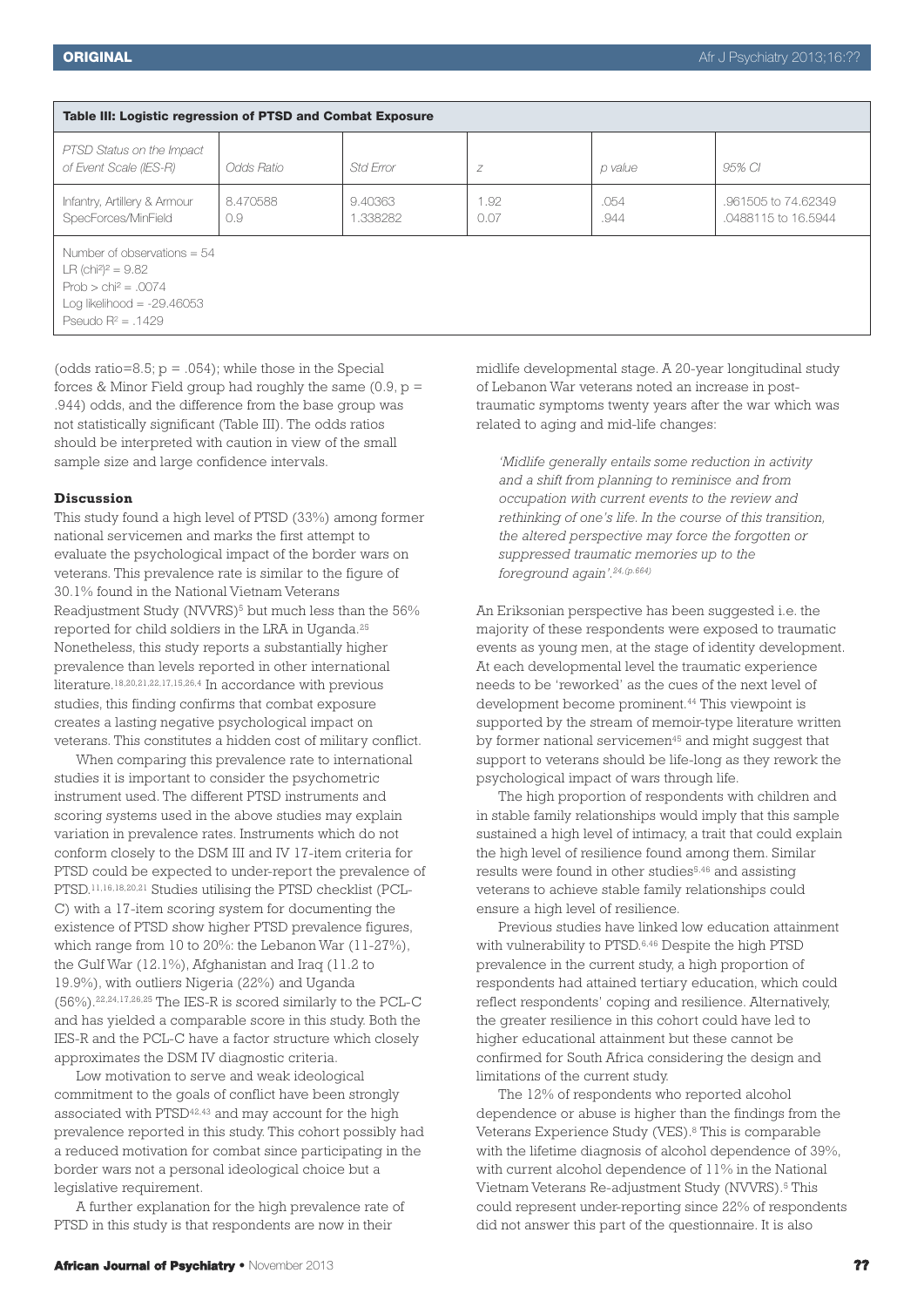possible that alcohol use among this cohort has diminished with time as noted in a longitudinal study of Vietnam veterans followed up between 1984 and 1998. 6

Cannabis use was reported by 13% of respondents which may also be an underreporting especially since socially undesirable habits are usually underreported. Lower rates of drug abuse have however been reported in other studies such as the NVVRS, where lifetime drug dependence of 5.7% and current drug dependence of 2% were found. The association of cannabis use with PTSD may reflect an attempt to self-medicate the symptoms of PTSD. Substance abuse, especially cannabis use should therefore prompt screening for PTSD among patients who have had combat exposure. Conversely, the presence of PTSD should also prompt screening for substance abuse, as this may be a sign of lower resilience.

Most respondents were 16-19 years old at conscription. This matches findings from other studies and may reflect one of the pervasive realities of combatrelated PTSD. <sup>47</sup> (p.61),48 Servicemen conscripted between 17 and 19 years old, have higher risks for PTSD. <sup>5</sup> This is possibly because of their relative psychological vulnerability and the absence of long term social ties which could assist in absorbing the aftermath of combat exposure. Commentaries from the perspectives of sociologists<sup>2</sup> and historians<sup>49</sup> suggest that former national servicemen in South Africa experience low levels of social support and this may contribute to the PTSD level found in this study in line with other studies. 50 (p.330) The protective role of social support for both prisoners of war and veterans was stressed in an Israeli study. 51

PTSD is not linked only to combat exposure, but also to participating in or witnessing atrocities; and to combat training. 52,53 The association reported in this study between PTSD and combat exposure is also characterized by a dose-response between combat exposure and PTSD, consistent with findings from other studies. 5,10,54,7 The South African experience of the aftermath of the border war may thus show a similar chronicity to that found in the 1995 National Co-Morbidity Study in the USA. 55

As shown in Table III, the majority of respondents show normal to above normal resilience, which fits the assertion of Solomon and Dekel (2007) that resilience may be enhanced by the stimulus of trauma. <sup>56</sup> They assert that:

- Growth may arise out of traumatic experiences,
- Growth and distress may be two separate, independent dimensions of the traumatic experience, where high scores on one dimension do not necessarily entail low scores on the other, and that most people will respond to even extreme stress with some mixture of both resilience and vulnerability.
- Salutary and pathological outcomes are positively correlated; hence the most highly distressed persons are also likely to show the highest psychological growth. There may be an optimal level of distress that promotes resilience. At higher levels of trauma and PTSD, however, a point is reached where the person is overwhelmed by distress and resilience is impaired. This relationship is supported by other studies. 57,58

Self-report scales used in this study could result in information biases, misclassifications and misinterpretation. <sup>60</sup> Responses could also have been influenced by recall bias since the events occurred 22 to 34 years ago. The sensitive nature of the topic could encourage responses perceived by respondents to be socially desirable. Nonetheless, it is suggested that the anonymity and confidentiality provided by the web-based design enhanced autonomy and allowed respondents to report the truth.

The current study design presupposes that respondents have access to the internet and can use it, making it prone to selection bias as former servicemen who for any reason were not able to participate in internet interactions would have been excluded. Therefore, those who participated in the study might have been the most economically empowered and resilient. Servicemen who have low resilience and high levels of PTSD might have also avoided responding to the survey, using avoidance as a coping mechanism.

The small sample size undermined this study's predictive power. The results must therefore be generalized with extreme caution. In addition, time since exposure to combat-related and the amount and type of non-combat exposure were not adjusted for in the analyses.

Despite these limitations, this study provides a contribution to the literature in that it is the first study reporting the prevalence of PTSD and resilience among former South African national servicemen exposed to combat during the border war. It further provides a foundation based on which future studies can be developed.

# **Conclusion**

Although the prevalence of PTSD is high among former South African servicemen who were exposed to combat during the border war, the majority showed a high level of resilience. Cannabis use among former national servicemen should prompt screening for PTSD and referral for further management by appropriately skilled health care practitioners.

The chronicity of PTSD suggests a need for longitudinal studies that track the influence of combat exposure, pre-existing traumatic experiences, treatments, social support and post-war traumatic events on the incidence and course of PTSD.

## **Acknowledgments**

I wish to thank Professor Bruce Sparks for assistance with the design of the web-based questionnaire; Dr Mark Allen who assisted with setting up the questionnaire, and Miss Chay Mee Ford of the Wits Medical Library for her expertise and willing assistance.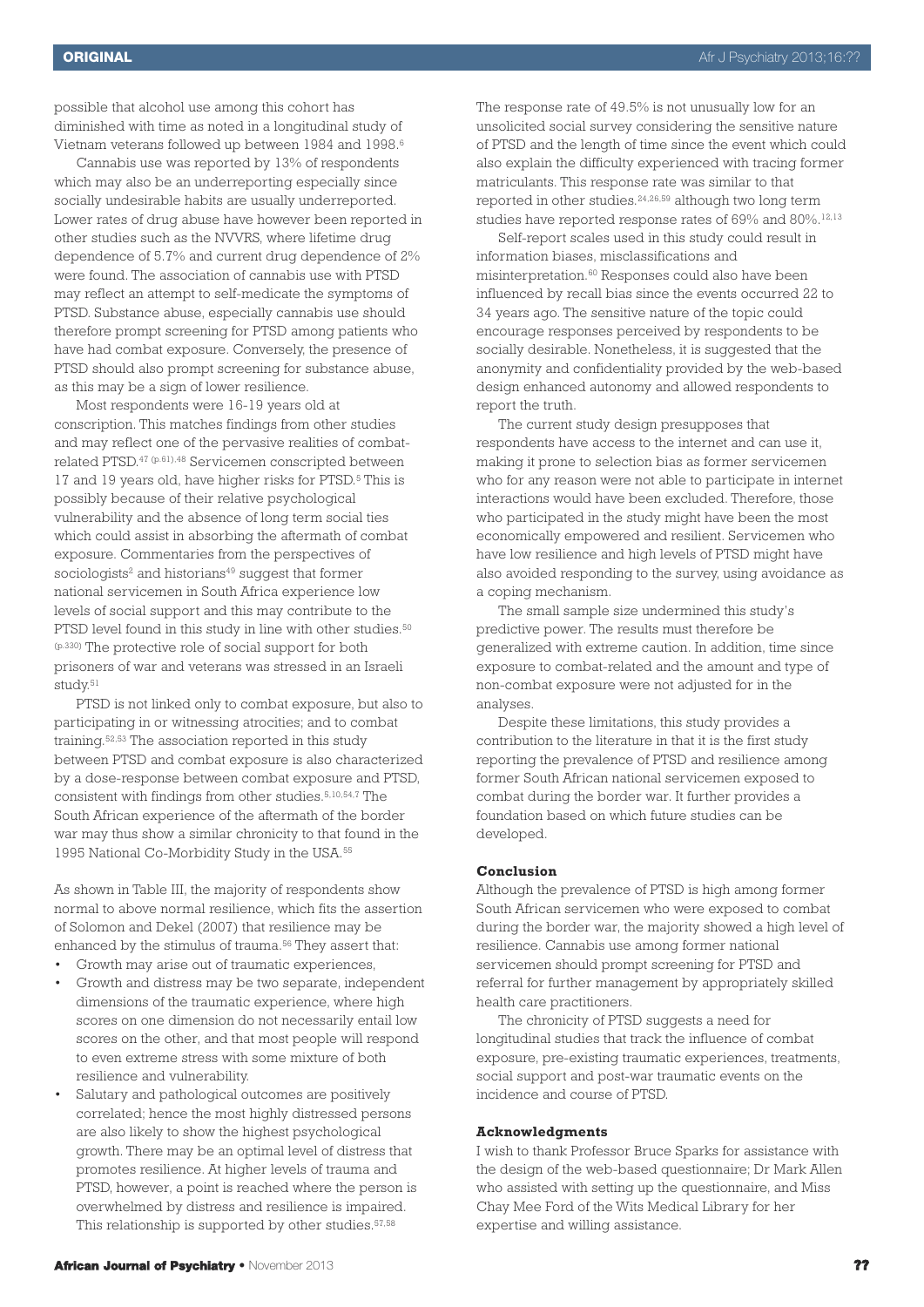## **References**

- *1. Baines G. Coming to terms with the 'Border War' in Post Apartheid South Africa. Paper presented at the National Arts Festival; 2008 1 July; Grahamstown; 2008.*
- *2. Gear S. Now that the war is over. Ex-combatants, transition & the question of violence: a literature review. Johannesburg: Centre for the Study of Violence and Reconciliation; 2002.*
- *3. Gear S. Wishing Us Away: Challenges Facing Ex-combatants in the 'New' South Africa. Braamfontein: CSVR 2002:124.*
- *4. Everatt D, Jennings R. Only useful until democracy? Reintegrating ex-combatants in post-apartheid South Africa with lessons from Kosovo and Zimbabwe. Atlantic Philanthropies 2006:1-52.*
- *5. Kulka RA, Schlenger WE, Fairbank JA, Hough RL, Jordan BK, Marmar CR, et al. Trauma and the Vietnam War generation: Report of findings from the National Vietnam Veterans Readjustment study. New York: Brunner/Mazel 1990.*
- *6. Koenen KC, Stellman SD, Sommer JFJ, Stellman JM. Persisting posttraumatic stress disorder symptoms and their relationship to functioning in Vietnam veterans: a 14-year follow-up. Journal of Traumatic Stress 2008;21(1):49-57.*
- *7. Solomon Z, Mikulincer M. Combat stress reactions, post traumatic stress disorder and somatic complaints among Israeli soldiers. Journal of Psychosomatic Research 1987;31(1):131-7.*
- *8. Boscarino JA. Posttraumatic stress disorder and physical illness: Results from clinical and epidemiologic studies. Annals of the New York Academy of Science 2004;1032:141-53.*
- *9. Boscarino JA. Posttraumatic stress disorder and among U.S. army veterans 30 years after military service. Annals of Epidemiology 2006 ; 16(4):248–56.*
- *10. Fett MJ, Adena MA, Cobbin DM, Dunn M. Mortality among the Australian conscripts of the Vietnam Conflict Era. I. Death from all causes. American Joumal of Epidemiology 1987;125(5):869-77.*
- *11. US Centers for Disease Control. Health status of Vietnam veterans.I. Psychosocial characteristics. The Vietnam experience study. JAMA 1988;259:2701-7.*
- *12. Card JJ. Epidemiology of PTSD in a national cohort of Vietnam Veterans. Journal of Clinical Psychology 1987 ;43(1):6-17.*
- *13. Schnurr PP, Lunney CA, Sengupta A, Waelde LC. A descriptive analysis of PTSD chronicity in Vietnam veterans. Journal of Traumatic Stress 2003 ;16(6):545-53.*
- *14. Thompson WW, Gottesman II, Zalewski C. Reconciling disparate prevalence rates of PTSD in large samples of US male Vietnam veterans and their controls. BMC Psychiatry 2006 ;6(19):1-10.*
- *15. Dohrenwend BP, Turner JB, Turse NA, Adams BG, Koenen KC, Marshall R. The psychological risks of Vietnam for U.S. veterans: A revisit with new data and methods. Science 2006 ;313:979-82.*
- *16. Iowa Persian Gulf Study Group. Self-reported illness and health status among Gulf War veterans: A population-based study. Journal of the American Medical Association 1997;277:238-45.*
- *17. Hoge CW, Castro CA, Messer SC, McGurk D, Cotting DI, Koffman RL. Combat duty in Iraq and Afghanistan, mental health problems, and barriers to care. New England Journal of Medicine 2004 ;351(1):13-22.*
- *18. Hoge CWMD, Auchterlonie JLMS, Milliken CSMD. Mental health problems, use of mental health services, and attrition from military service after returning from deployment to Iraq or Afghanistan. JAMA 2006;295(9):1023-32.*
- *19. Milliken CS, Auchterlonie JL, Hoge CW. Longitudinal assessment of mental health problems among active and reserve component soldiers returning from the Iraq War. JAMA 2007 ;298(18):2141-8.*
- *20. Hotopf M, Hull L, Fear NT, Browne T, et al. The health of UK*

*military personnel who deployed to the 2003 Iraq war: a cohort study. Lancet 2006 ;367(9524):1731-41.*

- *21. Iverson AC, van Staden L, Hacker Hughs J, Browne T, Hull L, Hall J, et al. The prevalence of common mental disorders and PTSD in the UK military: using data from a clinical interview-based study. BMC Psychiatry 2009 ;9(68):1-27.*
- *22. Kang HK, Natelson BH, Mahan CM, Lee KY, Murphy FM. Post-Traumatic Stress Disorder and Chronic Fatigue Syndrome-like Illness among Gulf War Veterans: A Population-based Survey of 30,000 Veterans. American Joumal of Epidemiology 2003;157:141-8.*
- *23. Solomon Z, Neria Y, Ohry A, Waysman M, Ginzburg K. PTSD among Israeli former prisoners of war and soldiers with combat stress reaction: A longitudinal study. The American Journal of Psychiatry 1994;151(4):554-9.*
- *24. Solomon Z, Mikulincer M. Trajectories of PTSD: A 20-Year Longitudinal Study. The American Journal of Psychiatry 2006;163(4):659-66.*
- *25. Pham PN, Vinck P, Stover E. Returning home: forced conscription, reintegration, and mental health status of former abductees of the Lord's Resistance Army in northern Uganda. BMC Psychiatry 2009;9(23):1-32.*
- *26. Okulate GT, Jones OBE. Post-traumatic stress disorder, survivor guilt and substance use – a study of hospitalised Nigerian army veterans. South African Journal of Psychiatry 2006 ;12(1):37-40.*
- *27. Seedat S, Le Roux C, Stein DJ. Prevalence and characteristics of trauma and post-traumatic stress symptoms in operational members of the South African National Defence Force. Military Medicine 2003 ;168(1):71-5.*
- *28. Nel ZJ. Die invloed van militêre diensplig op persoonlikheidsaspekte. Bloemfontein: Oranje-Vrystaat; 1983.*
- *29. Hodgson SRC. The psychological sequelae of involvement in combat: A preliminary investigation [Master's thesis]. Grahamstown: Rhodes; 1992.*
- *30. Davey D. A phenomenological explication of problems with intimacy experienced by the returned conscript as a result of military experiences in the South African Defence Force. Grahamstown: Rhodes; 1988.*
- *31. Sandler D. The psychological experiences of white conscripts in the black townships. In: Cock J, Nathan L, eds. War and Society: The militarisation of South Africa. Cape Town & Johannesburg: David Philip 1989:79-89.*
- *32. Moorcroft HS. The relationship between experiences in the South African special forces and current levels of well-being and sense of coherence [master's dissertation]. Pretoria: University of Pretoria; 2007.*
- *33. Gear S. The Road Back: Psychosocial strains of Transition for South Africa's ex-combatants. In: Baines G, Vale P, eds. Beyond the Border War: New perspectives on Southern Africa's Late-Cold War Conflicts. Pretoria: Unisa press 2008:245-66.*
- *34. Weiss DS, Marmar CR. The Impact of Event Scale - Revised. In: Keane JPWTM, ed. Assessing psychological trauma and PTSD: A handbook for practitioners. New York: Guilford Press 1997:399-411.*
- *35. Roe-Berning SE. The complexity of posttraumatic growth: Evidence from a South African sample [Master of Arts in Psychology]. Johannesburg: University of the Witwatersrand; 2009.*
- *36. Nemeroff CB, Bremner JD, Foa EB, Mayberg HS, North CS, Stein MB. Posttraumatic stress disorder: A state-of-the-science review. Journal of Psychiatric Research 2006;40(1):1-21.*
- *37. Sloan P, Arsenault L, Hilsenroth MJ. Impact of Event Scale prediction of DSM-IV PTSD and physical symptoms in Gulf War*